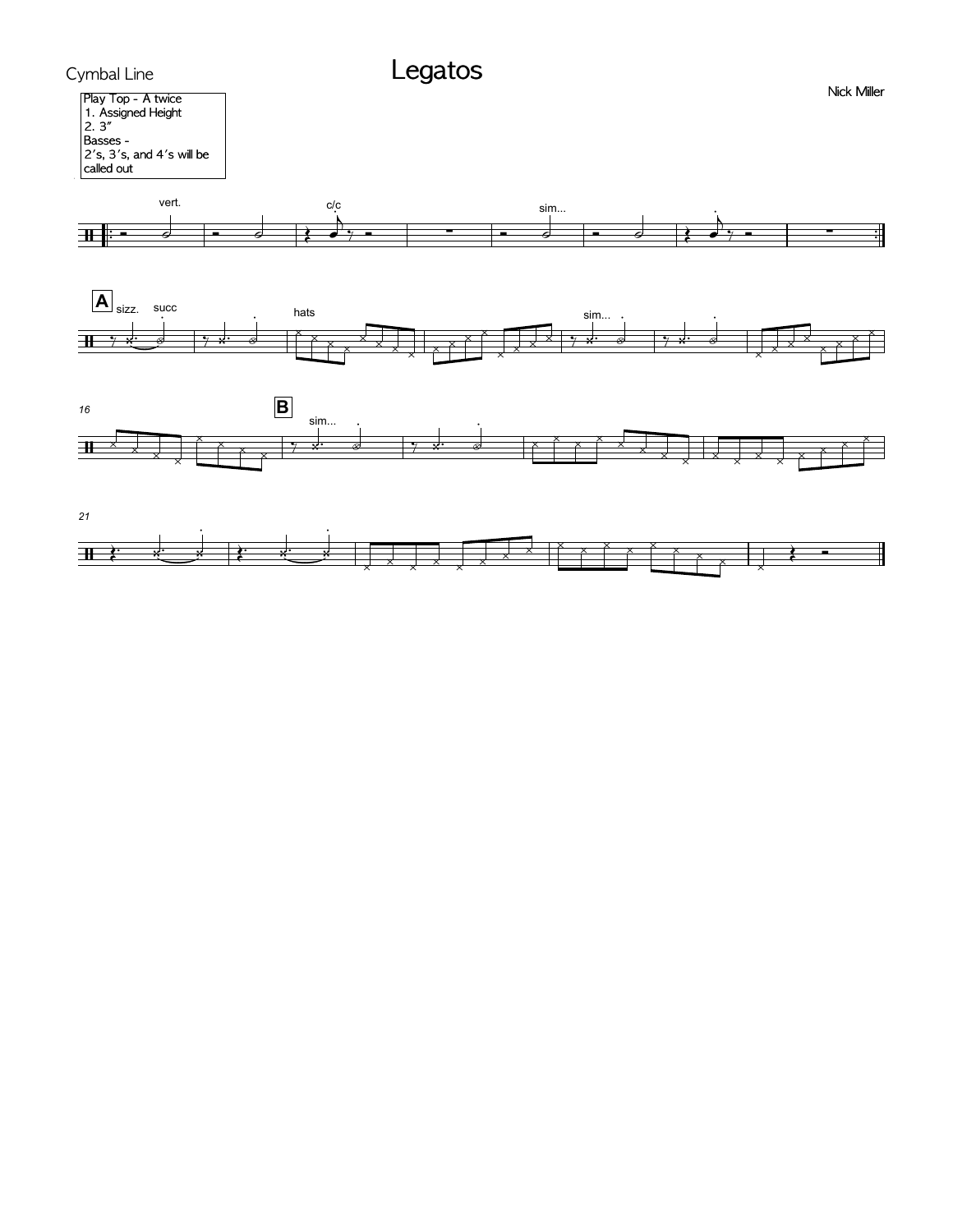## Double/Triple Beat

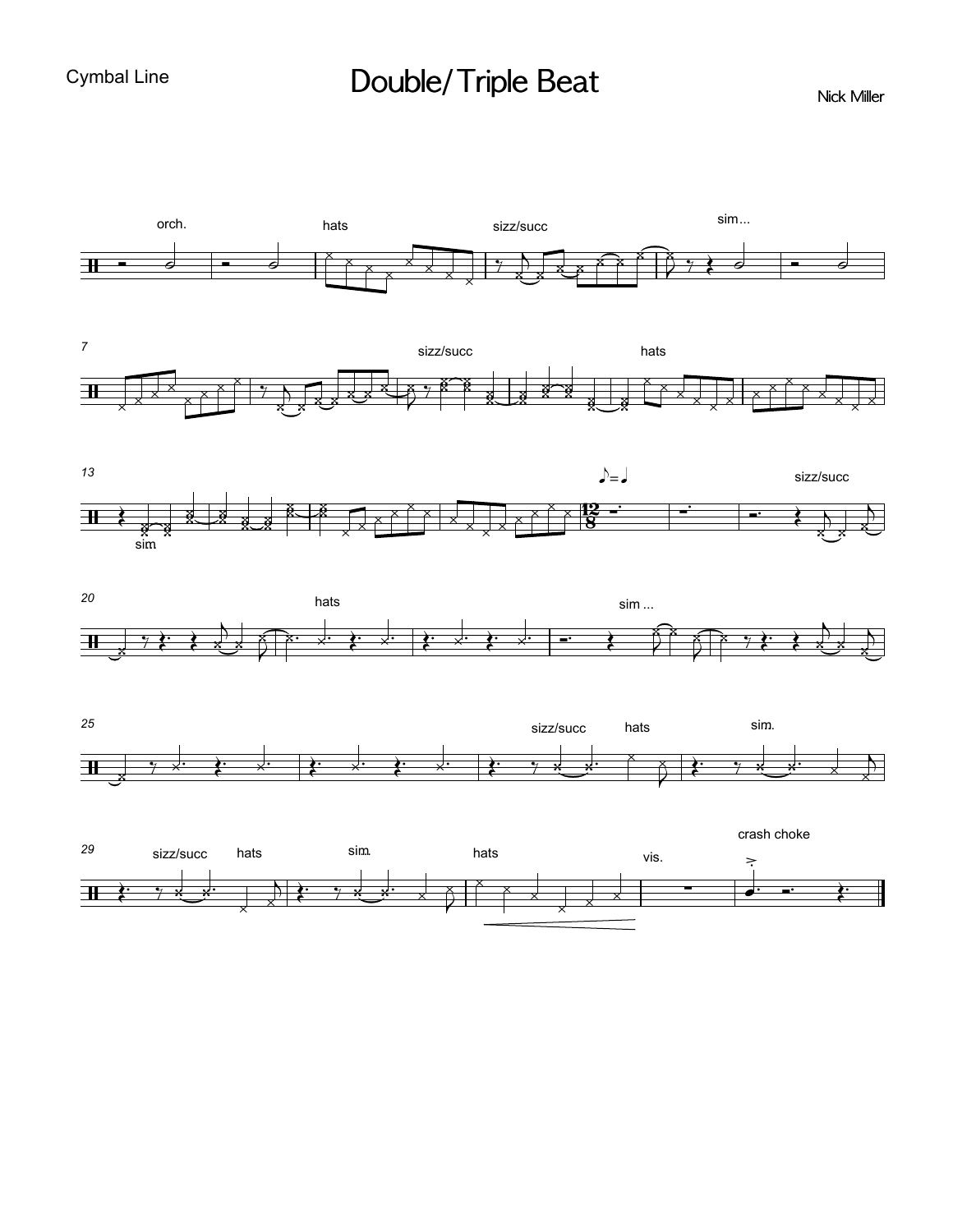

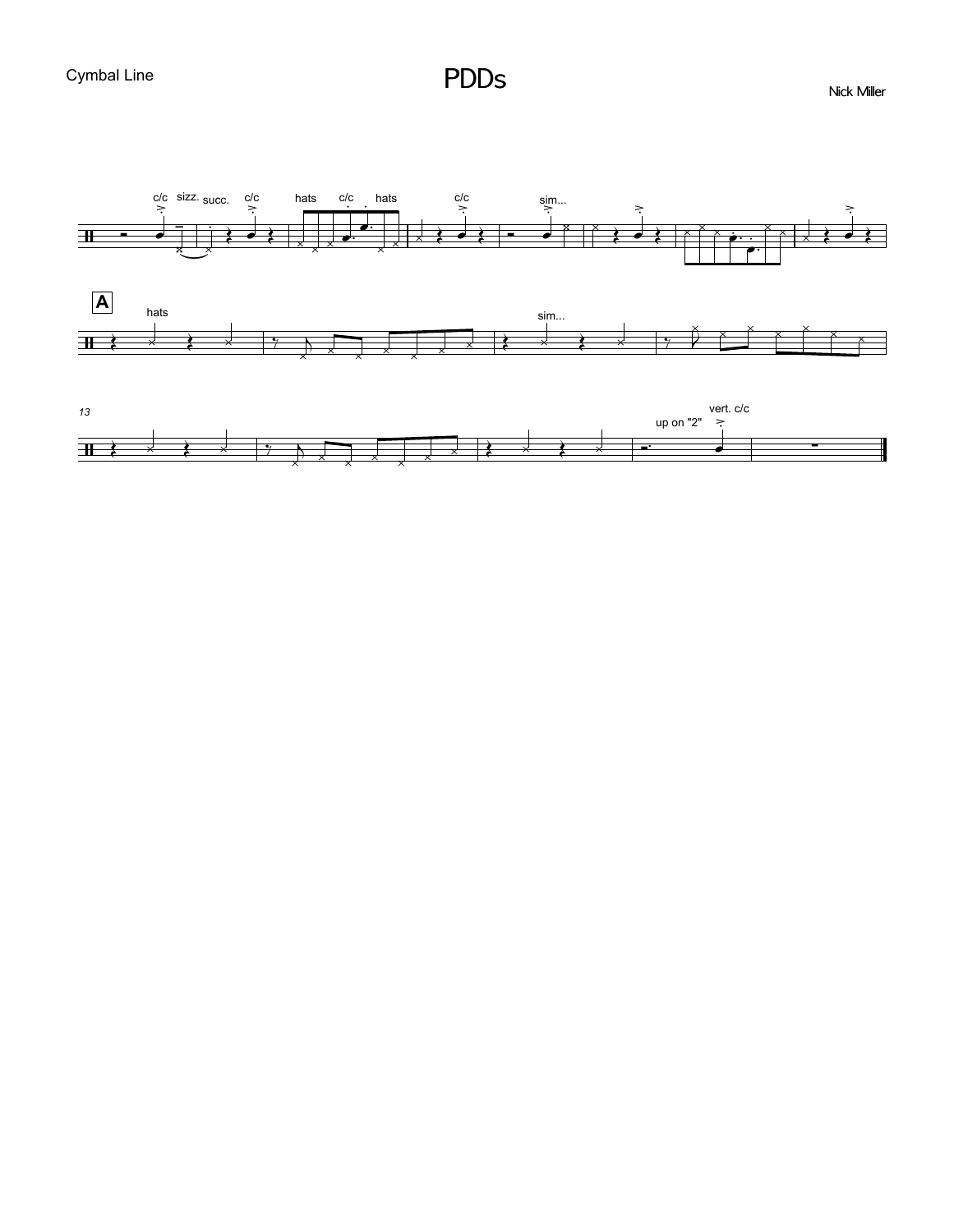## **HMB Drumline Pregame upd. <sup>2020</sup>**

**Traditional**upd. 2020

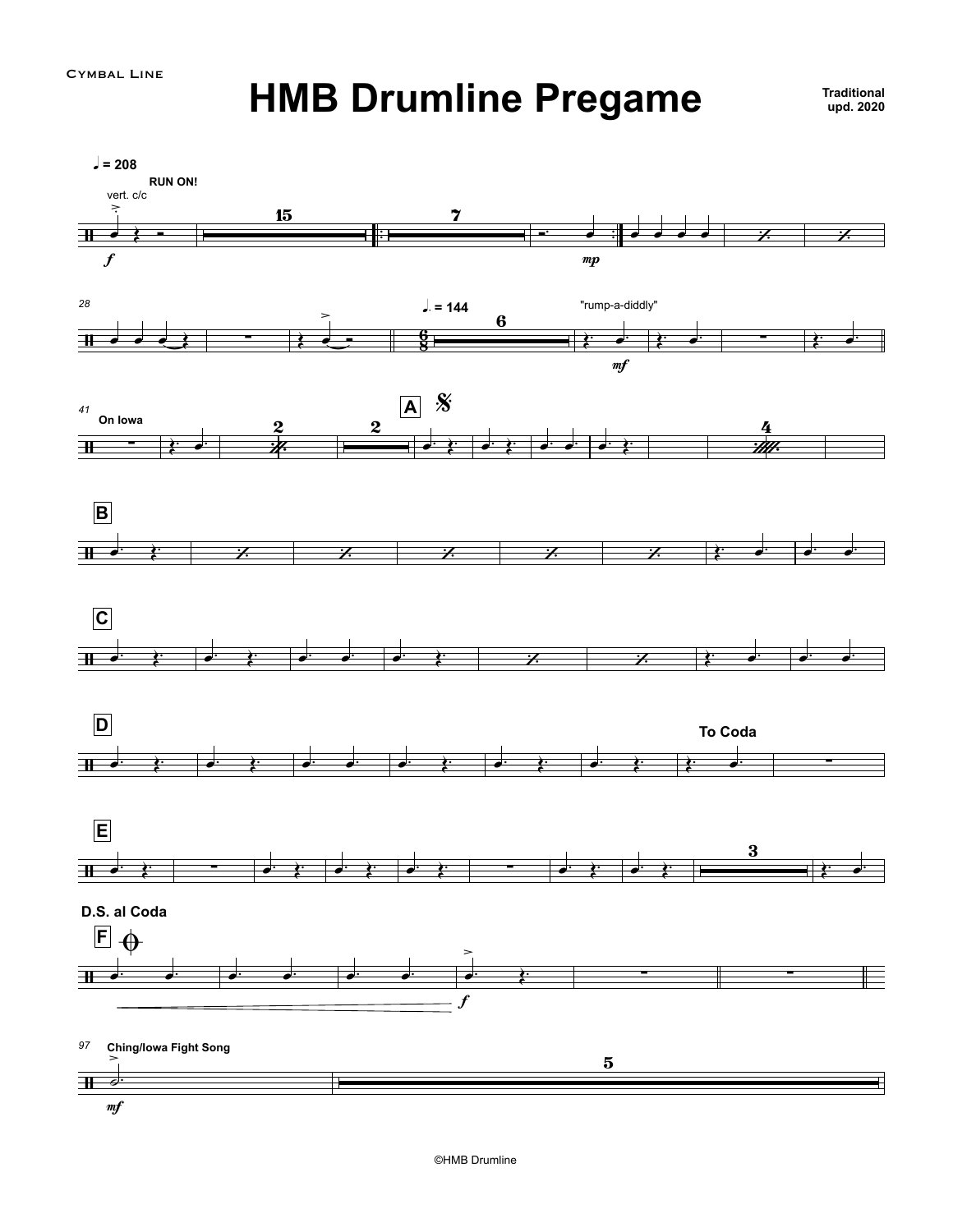



*137*  $\begin{array}{|c|c|c|c|c|c|}\hline \textbf{1} & \textbf{\&} & \textbf{\&} & \textbf{\&} & \textbf{\&} & \textbf{\&} & \textbf{\&} & \textbf{\&} & \textbf{\&} & \textbf{\&} & \textbf{\&} & \textbf{\&} & \textbf{\&} & \textbf{\&} & \textbf{\&} & \textbf{\&} & \textbf{\&} & \textbf{\&} & \textbf{\&} & \textbf{\&} & \textbf{\&} & \textbf{\&} & \textbf{\&} & \textbf{\&} & \textbf{\&} & \textbf{\&} & \textbf{\&} & \textbf{\&} & \textbf$ crunch  $\frac{1}{2}$ Œ™ œ™ Œ™ œ™ Œ™ œ™ Œ™ œ™ ¿ £ ™ Œ™ f





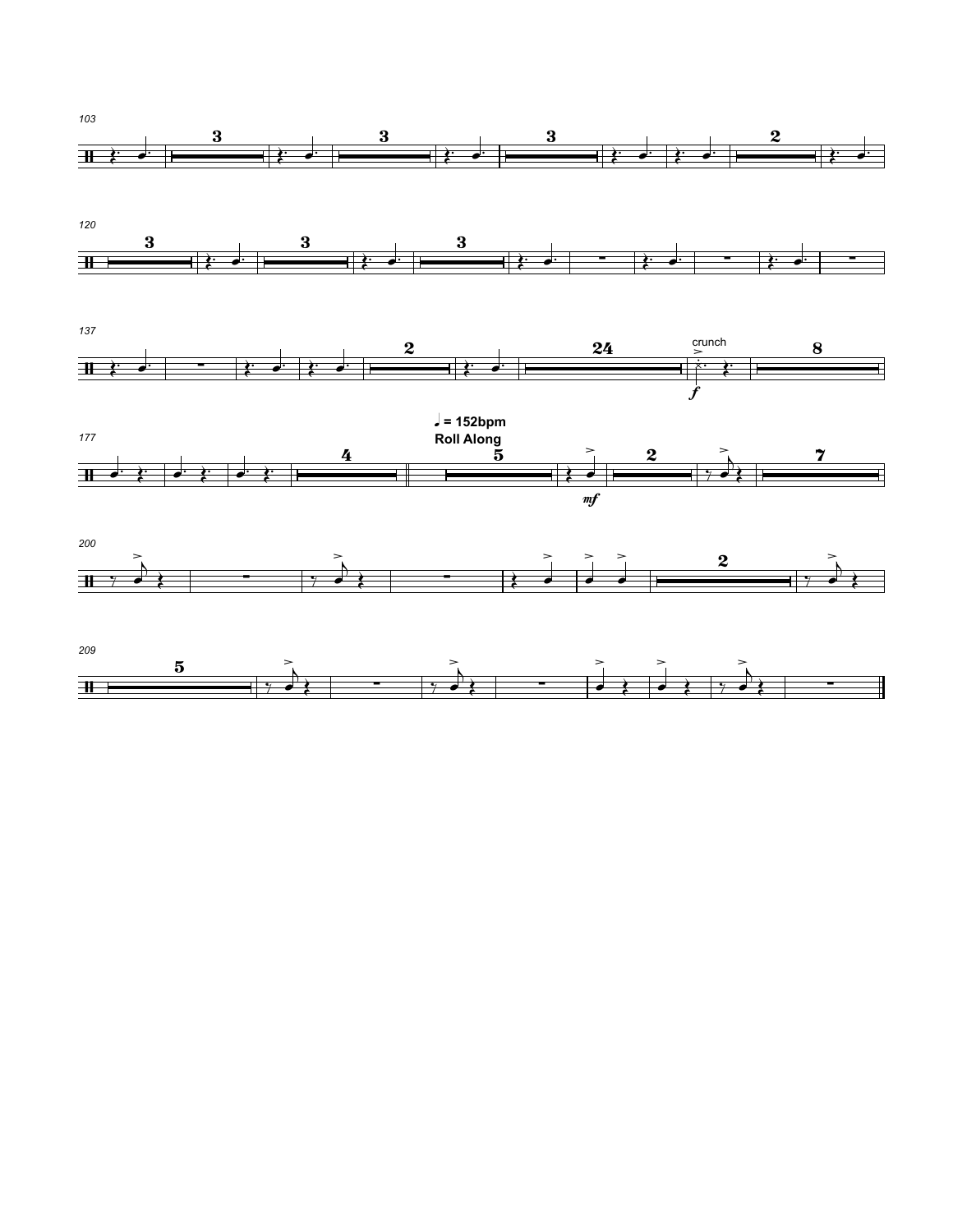